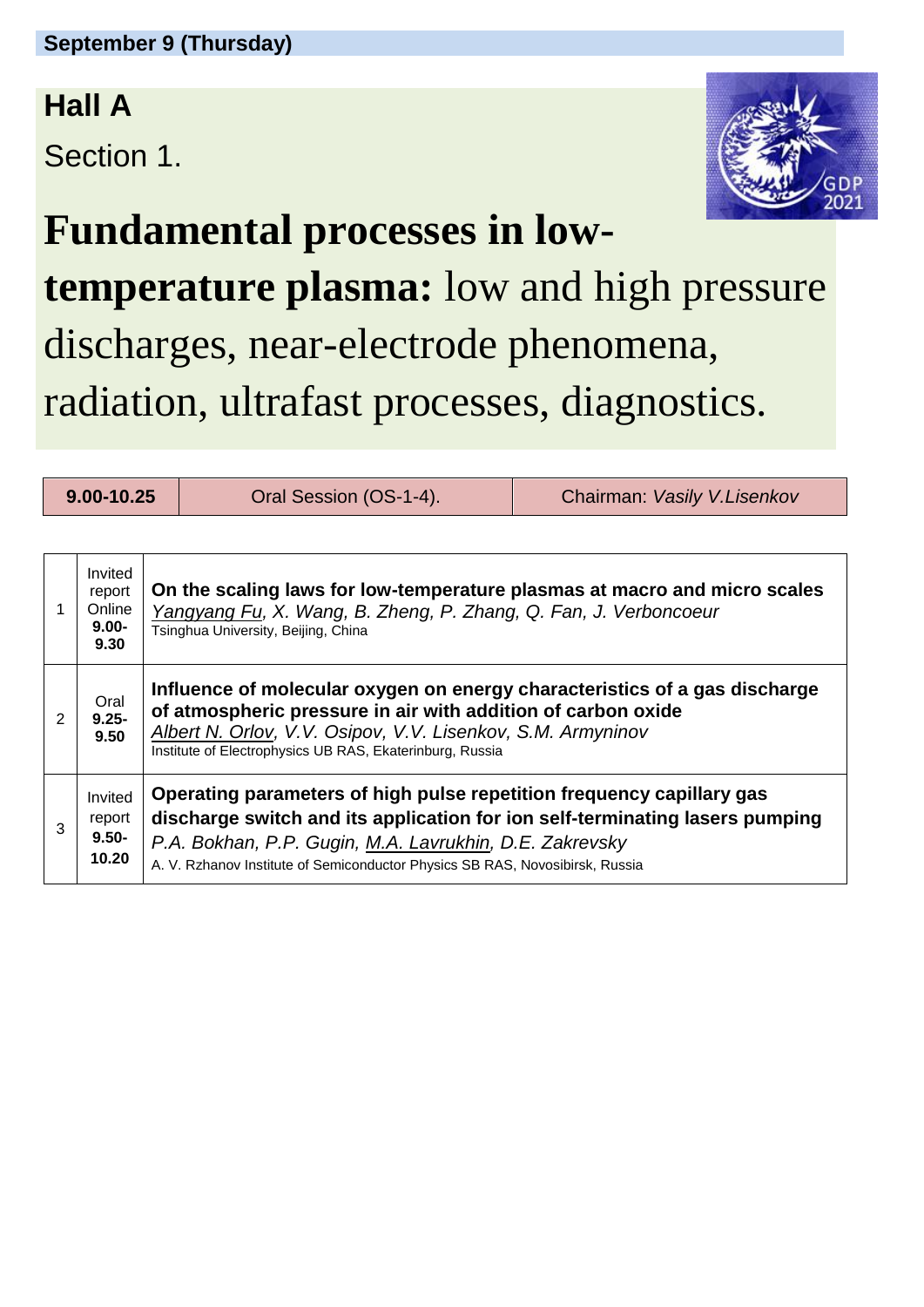### **Hall A**

Section 4.



## **Sources of low-temperature plasma:**

generators of continuous, pulse-periodic and pulsed action, gas switches, power supply.

**10.40-12.00** Oral Session (OS-4-4). Chairman: *Anton I. Gusev* 

| 1 | Oral<br>10.40-<br>11.00    | The measurements of plasma expansion processes of high current vacuum<br>arc<br><u>Ilya L.Muzyukin, P.S. Mikhailov, S.A. Chaikovsky, I.V. Uimanov, D.L. Shmelev,</u><br>Yu.A. Zemskov<br>Institute of Electrophysics UB RAS, Ekaterinburg, Russia                 |  |
|---|----------------------------|-------------------------------------------------------------------------------------------------------------------------------------------------------------------------------------------------------------------------------------------------------------------|--|
| 2 | Oral<br>11.00-<br>11.20    | Experimental study of micro pulsed plasma thruster<br>I.L. Muzyukin, Pavel S. Mikhailov<br>Institute of Electrophysics UB RAS, Ekaterinburg, Russia                                                                                                               |  |
| 3 | Oral<br>11.20-<br>11.40    | Thrust characteristics of compact high-voltage pulsed plasma thruster<br>utilizing liquid propellant<br>S.A. Buldashev, R.V. Emlin, P.A. Morozov, <u>Ivan F. Punanov</u> , Y.N. Shcherbakov,<br>L.Y. Yashnov<br>Institute of Electrophysics, Ekaterinburg, Russia |  |
| 4 | Oral<br>$11.40 -$<br>12.00 | Properties of pulsed magnetron discharge plasma in helium<br>Andrey V. Kaziev, D.V. Kolodko, G.I. Rykunov, N.S. Sergeev<br>National Research Nuclear University MEPhI (Moscow Engineering Physics Institute), Moscow, Russia                                      |  |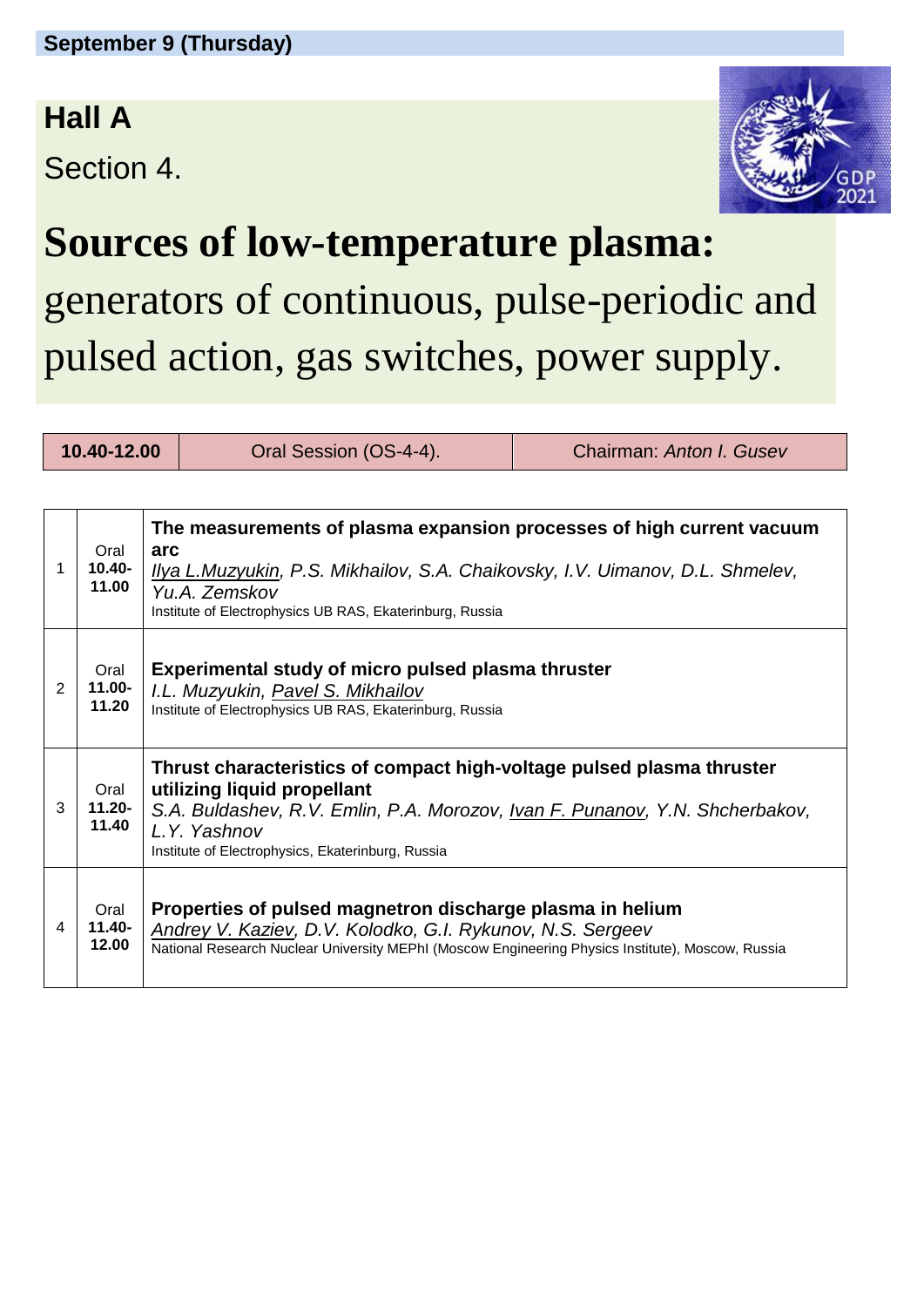## **Hall B**

Section 2.



# **Gas-discharge methods for surface modification and coating deposition:** surface modification, ion implantation, combined methods of surface treatment.

| 09.00-10.25 |                                       |                                                                                                                                                                                                                                    | Oral Session (OS-2-4).                                                                                                                                                                                                                                                                               | Chairman: Maxim Vorobyov                                                                  |  |  |  |  |
|-------------|---------------------------------------|------------------------------------------------------------------------------------------------------------------------------------------------------------------------------------------------------------------------------------|------------------------------------------------------------------------------------------------------------------------------------------------------------------------------------------------------------------------------------------------------------------------------------------------------|-------------------------------------------------------------------------------------------|--|--|--|--|
|             |                                       |                                                                                                                                                                                                                                    |                                                                                                                                                                                                                                                                                                      |                                                                                           |  |  |  |  |
| 1           | Invited<br>report<br>$9.00 -$<br>9.25 | PVD gradient and multilayer coatings deposited by vacuum-arc plasma-assisted<br>method<br>Olga V. Krysina, N.N. Koval, Yu.F. Ivanov, N.A. Prokopenko, V.V. Shugurov<br>Institute of High Current Electronics SB RAS, Tomsk, Russia |                                                                                                                                                                                                                                                                                                      |                                                                                           |  |  |  |  |
| 2           | Oral<br>$9.25 -$<br>9.45              |                                                                                                                                                                                                                                    | Nb/NbN multilayer coatings deposited by the vacuum-arc plasma-assisted<br>method: synthesis, properties, structure<br>O.V. Krysina, Nikita A. Prokopenko, Yu.F. Ivanov, V.V. Shugurov, E.A. Petrikova, O.S.<br>Tolkachev, M.E. Rygina<br>Institute of High Current Electronics SB RAS, Tomsk, Russia |                                                                                           |  |  |  |  |
| 3           | Oral<br>$9.45 -$<br>10.05             | Influence of pulse-periodic low-pressure arc discharge mode on coating<br>properties<br>Michail V.Savchuk, V.V. Yakovlev, V.V. Denisov, A.A. Leonov, A.O. Egorov<br>Institute of High Current Electronics SB RAS, Tomsk, Russia    |                                                                                                                                                                                                                                                                                                      |                                                                                           |  |  |  |  |
| 4           | Oral<br>$10.05 -$<br>10.25            |                                                                                                                                                                                                                                    | Alexey A.Maslov, A.Yu.Nazarov, E.L. Vardanyan<br>Ufa State Aviation Technical University, Ufa, Russia                                                                                                                                                                                                | Ti <sub>2</sub> AIC MAX phase coatings made by reactive cathodic arc deposition (arc-PVD) |  |  |  |  |